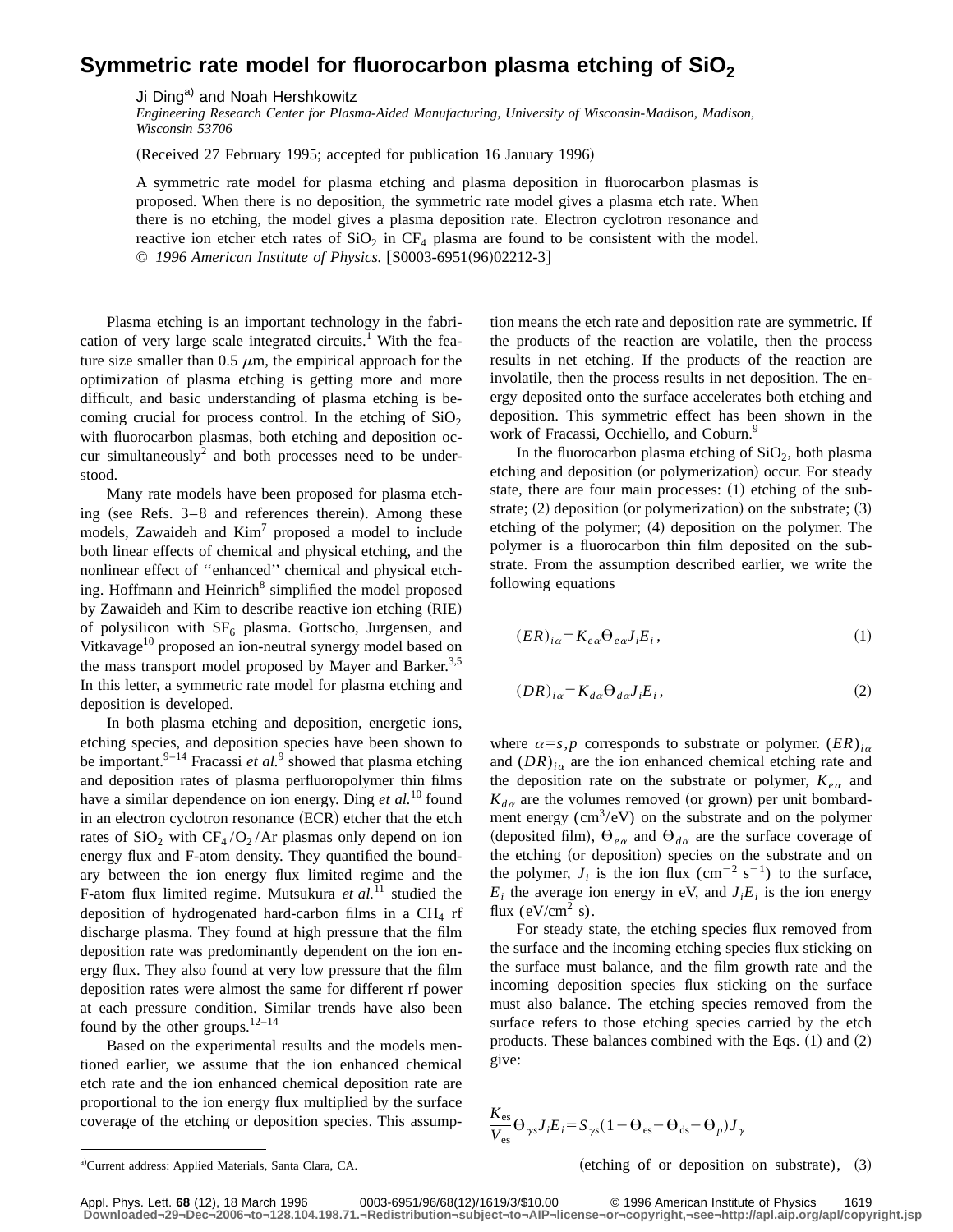$$
\frac{K_{ep}}{V_{ep}} \Theta_{\gamma p} J_i E_i = S_{\gamma p} (\Theta_p - \Theta_{ep} - \Theta_{dp}) J_e
$$

## (etching of or deposition on polymer),  $(4)$

where  $\gamma = e$  or *d*,  $\Theta_p$  is the surface coverage of the polymer on the substrate,  $V_{e\alpha}$  is the volume (cm<sup>3</sup>) removed per etching species on the substrate (or polymer),  $V_{d\alpha}$  is the volumes  $(cm<sup>3</sup>)$  grown per deposition (or polymerization) species on the substrate or polymer,  $S_{e\alpha}$  is the reactive sticking probabilities (unitless) of etching species on the bare substrate (or bare polymer),  $S_{d\alpha}$  is the reactive sticking probabilities (unitless) of deposition species on the bare substrate (or the bare polymer), and  $J_{\alpha}$  is the etching (deposition) species flux to the surface.

The left-hand sides in Eqs.  $(3)$  and  $(4)$  represent the removing etching species flux carried by the etch products, or the growing deposition species flux inside the film (polymer). The right-hand sides in Eqs.  $(3)$  and  $(4)$ , represent the incoming etching species flux or deposition species flux sticking on the bare substrate or on the bare polymer. For steady state, the polymer coverage does not change. This means that the polymer etch rate  $(ER)_{ip}$  will balance the rate of deposition on the substrate  $(DR)_{is}$ . After taking into account the four types of reactions on the substrate given by Eqs. (1) and (2), we find the total *time average* surface reaction rate is

$$
R_{t} = (ER)_{is} - (DR)_{is} + (ER)_{ip} - (DR)_{ip}
$$
  
=  $(ER)_{is} - (DR)_{ip}$ . (5)

Solving Eqs.  $(1)$ – $(5)$ , gives the total time average reaction rate:

$$
R_{t} = \frac{K_{\rm es}J_{i}E_{i}\left[1 - C_{\rm sp}\left(\frac{J_{d}}{J_{e}}\right)^{2}\right]}{1 + A_{s}\frac{J_{i}E_{i}}{J_{e}} + B_{s}\frac{J_{d}}{J_{e}}\left[1 + \frac{K_{\rm ds}}{K_{\rm ep}}\left(1 + A_{p}\frac{J_{i}E_{i}}{J_{e}} + B_{p}\frac{J_{d}}{J_{e}}\right)\right]},
$$
 (6)

where

$$
A_{\alpha} = \frac{K_{e\alpha}}{V_{e\alpha}S_{e\alpha}}, \quad B_{\alpha} = \frac{K_{e\alpha}V_{d\alpha}S_{d\alpha}}{K_{d\alpha}V_{e\alpha}S_{e\alpha}} \quad \text{and}
$$

$$
C_{sp} = B_{s}B_{p}\frac{K_{ds}K_{dp}}{K_{es}K_{ep}} = \frac{V_{ds}S_{ds}}{V_{es}S_{es}}\frac{V_{dp}S_{dp}}{V_{ep}S_{dp}}.
$$
(7)

If there is no deposition,  $J_d=0$  and the total reaction rate given by Eq.  $(6)$  reduces to the plasma etch rate given by Gottscho, Jurgensen, and Vitkavage<sup>6</sup>

$$
R_{t} = \frac{K_{\text{es}}J_{i}E_{i}}{1 + \frac{K_{\text{es}}}{V_{\text{es}}S_{\text{es}}}\frac{J_{i}E_{i}}{J_{e}}}. \tag{8}
$$

If there is no etching,  $J_e=0$ ,  $R_t$  gives a plasma deposition rate (indicated by  $-$ ),

$$
R_{t} = -\frac{K_{dp}J_{i}E_{i}}{1 + \frac{K_{dp}}{V_{dp}S_{dp}}\frac{J_{i}E_{i}}{J_{d}}}
$$
\n(9)

The symmetry between etching and deposition given by Eq.  $(6)$  is very clear.



FIG. 1. ECR etch rate data  $(500-900 \text{ W}, 0.5-2.5 \text{ mTorr}, \text{self-bias voltage})$  $-25$  to 100 V) and RIE data (700–1500 W, 37 mTorr) fit to Eq. (8).  $J_iE_i$  is in mW/cm<sup>2</sup> and  $n_F$  is in 10<sup>12</sup> cm<sup>-3</sup>.

Experiments were carried out with an ECR etcher based on an ASTeX (Model S1000) 2.45 GHz source operated at 500–900 W, 0.5–2.5 mTorr, self-bias voltage  $=$  -25 to 100 V, and flow rates 4 – 44 sccm. rf at 13.56 MHz was used to self-bias the wafer. The wafer was mechanically clamped to a water-cooled wafer stage. RIE experiments were carried out with a Plasma Therm parallel plate etcher (Model 2484) operated with 700–1500 W of rf at 13.56 MHz, 37 mTorr, and flow rate  $=20$  sccm. Ion flux  $J_i$  was measured with Langmuir probes, plasma potential with emissive probes and Langmuir probes, fluorine concentration by Ar actinometry,<sup>15</sup> and  $CF<sub>2</sub>$  concentration using diode laser infrared absorption.<sup>16</sup>

Figure 1 gives a comparison of the measured  $SiO<sub>2</sub>$  etch rate by a  $CF_4$  plasma, in the  $ECR^{10}$  and RIE tools, with the etch rate given by Eq.  $(8)$ , the case of no deposition. In Fig. 1, the ion energy flux  $J_iE_i$  is in mW/cm<sup>2</sup>, the F-atom density  $n_F$  is in 10<sup>12</sup> cm<sup>-3</sup>, and the F-atom temperature is taken as a constant. The etch rates in both ECR and RIE tools have a similar trend and can be fit by Eq.  $(8)$ . However, the etch rates in the RIE are lower than those in the ECR. For the ECR tool  $K_{\text{es}}=13$  while for the RIE tool  $K_{\text{es}}=0.93$ . For  $CF_4$  etching, the deposition species appears to be  $CF_2$ .

We can simplify Eq.  $(8)$  for RIE etching and deposition by assuming  $J_d / J_i E_i \ll A_\alpha / B_\alpha$ 

$$
R_{t} = \frac{K_{\text{es}}J_{i}E_{i}\left[1 - C_{\text{sp}}\left(\frac{J_{d}}{J_{e}}\right)^{2}\right]}{1 + A_{s}\frac{J_{i}E_{i}}{J_{e}}}. \tag{10}
$$

It has been proposed that the  $(CF_2)_n$  species are the precursors to plasma polymerization of fluorocarbon of  $F/C \ge 2$ , since the gas concentration of these species is found to be directly related to deposition rate for a variety of species.<sup>2</sup>

1620 Appl. Phys. Lett., Vol. 68, No. 12, 18 March 1996 **J. Ding and N. Hershkowitz** J. Ding and N. Hershkowitz

**Downloaded¬29¬Dec¬2006¬to¬128.104.198.71.¬Redistribution¬subject¬to¬AIP¬license¬or¬copyright,¬see¬http://apl.aip.org/apl/copyright.jsp**